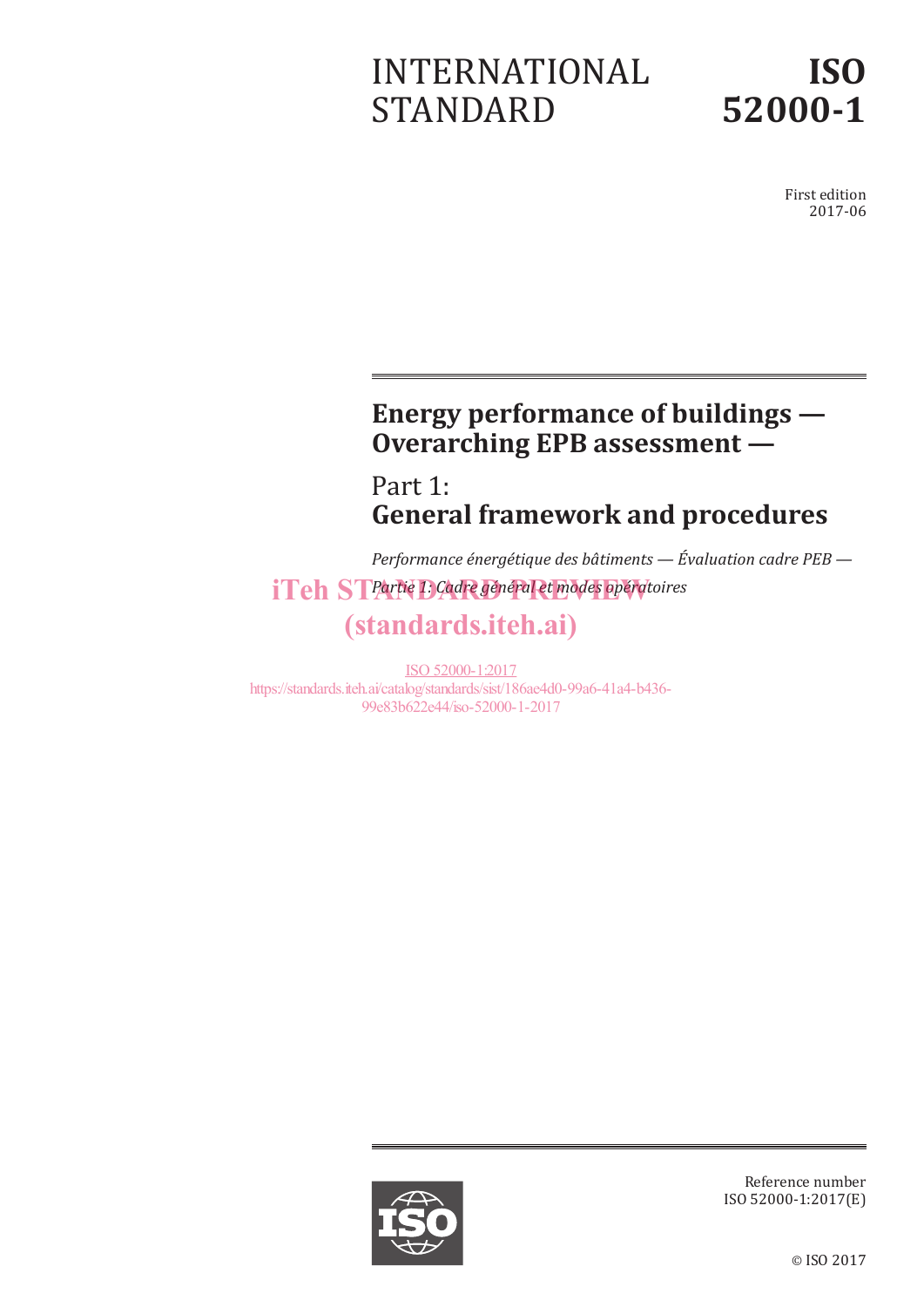# iTeh STANDARD PREVIEW (standards.iteh.ai)

ISO 52000-1:2017 https://standards.iteh.ai/catalog/standards/sist/186ae4d0-99a6-41a4-b436- 99e83b622e44/iso-52000-1-2017



#### © ISO 2017, Published in Switzerland

All rights reserved. Unless otherwise specified, no part of this publication may be reproduced or utilized otherwise in any form or by any means, electronic or mechanical, including photocopying, or posting on the internet or an intranet, without prior written permission. Permission can be requested from either ISO at the address below or ISO's member body in the country of the requester.

ISO copyright office Ch. de Blandonnet 8 • CP 401 CH-1214 Vernier, Geneva, Switzerland Tel. +41 22 749 01 11 Fax +41 22 749 09 47 copyright@iso.org www.iso.org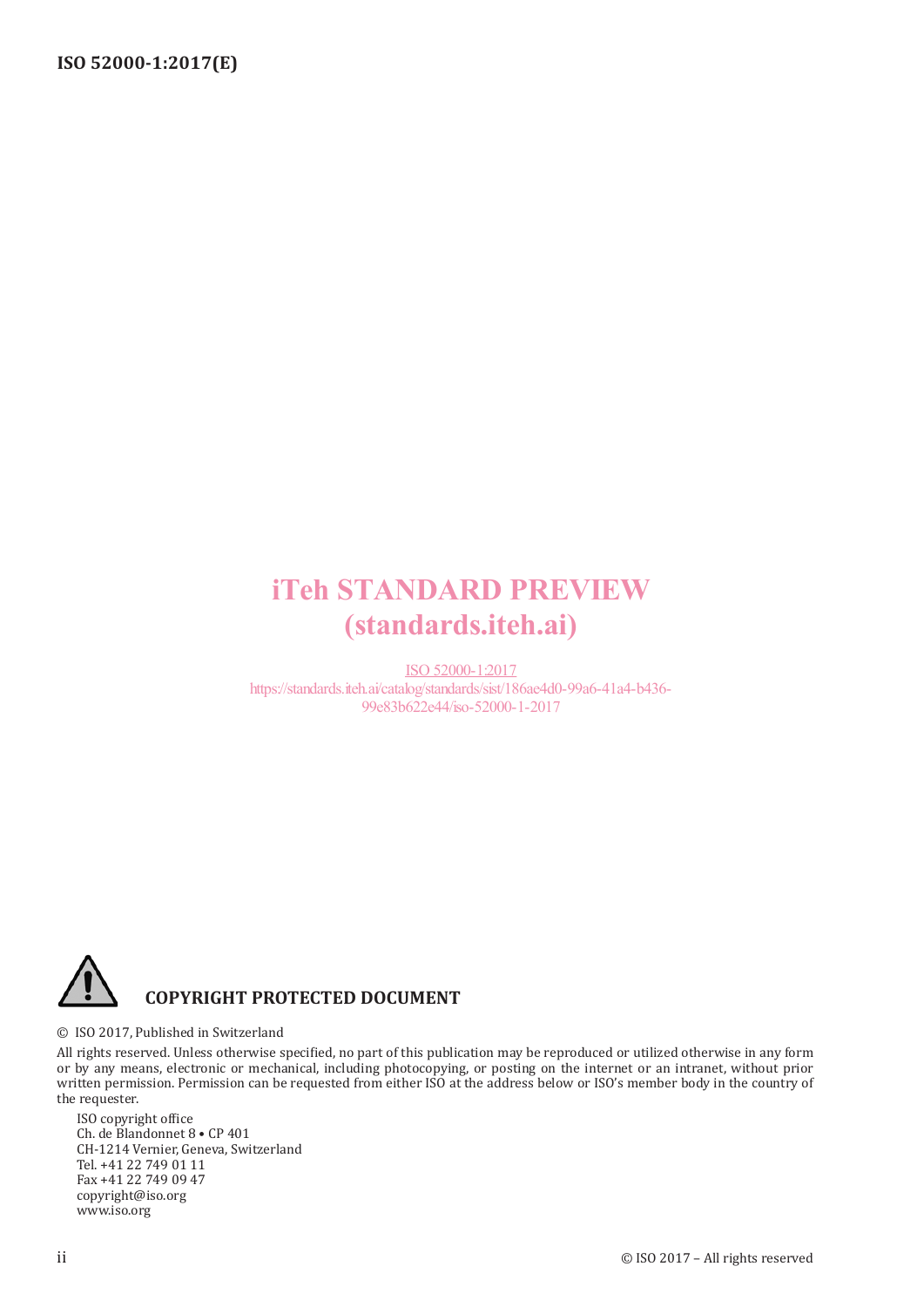# **Contents**

Page

| 1 |                                                                                                                                                                                                                     |  |
|---|---------------------------------------------------------------------------------------------------------------------------------------------------------------------------------------------------------------------|--|
| 2 |                                                                                                                                                                                                                     |  |
| 3 | 3.1<br>3.2<br>3.3<br>3.4<br>3.5<br>3.6                                                                                                                                                                              |  |
| 4 | 4.1<br>4.2<br>4.3                                                                                                                                                                                                   |  |
| 5 | Description of the overarching framework and procedures <b>Engineering the Second Lines</b> 18<br>5.1<br>5.2<br>Selection criteria between the methods PREVIEW W 20<br>5.3                                          |  |
| 6 | Overarching preparation steps 20<br>6.1 General <b>Canadian Cards.iteh.ai</b> 20<br>20<br>6.2<br>6.2.1<br>Building category and space categories 99a6-41a4-6436<br>6.2.2 <sub>http</sub><br>6.2.3<br>6.2.4<br>6.2.5 |  |
|   | 6.3<br>Identification of types and categories for a specific case <b>Manual Constant Constant Constant</b> 22<br>General 22<br>6.3.1<br>6.3.2                                                                       |  |
| 7 | 7.1<br>7.2<br>7.2.1<br>7.2.2<br>7.3<br>7.3.1<br>7.3.2<br>7.3.3<br>7.3.4<br>7.3.5                                                                                                                                    |  |
| 8 | 7.4<br>8.1<br>Output of the method <b>Constitution</b> 29<br>8.2<br>8.3<br>8.4<br>8.4.1<br>8.4.2<br>8.4.3<br>8.4.4                                                                                                  |  |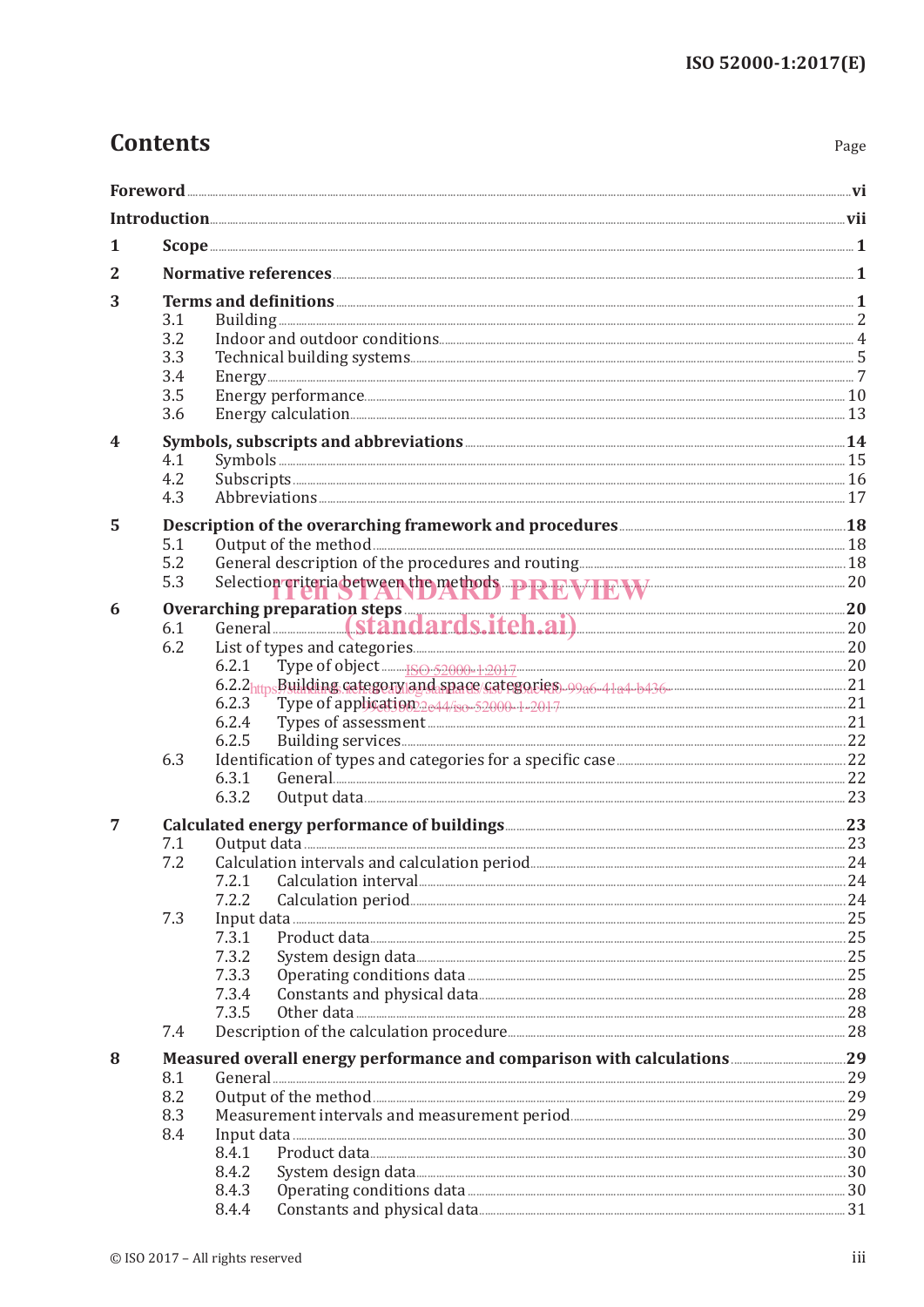|           |      | 8.4.5                                                                                                                                                                                                            |  |  |  |  |  |  |  |  |
|-----------|------|------------------------------------------------------------------------------------------------------------------------------------------------------------------------------------------------------------------|--|--|--|--|--|--|--|--|
|           | 8.5  |                                                                                                                                                                                                                  |  |  |  |  |  |  |  |  |
|           | 8.6  |                                                                                                                                                                                                                  |  |  |  |  |  |  |  |  |
|           | 8.7  | Comparison between calculated energy performance and measured                                                                                                                                                    |  |  |  |  |  |  |  |  |
|           |      | energy performance 32                                                                                                                                                                                            |  |  |  |  |  |  |  |  |
|           | 8.8  |                                                                                                                                                                                                                  |  |  |  |  |  |  |  |  |
|           |      |                                                                                                                                                                                                                  |  |  |  |  |  |  |  |  |
| 9         |      | Overall assessment of the energy performance of buildings <b>SECONDITY 32</b>                                                                                                                                    |  |  |  |  |  |  |  |  |
|           | 9.1  |                                                                                                                                                                                                                  |  |  |  |  |  |  |  |  |
|           | 9.2  |                                                                                                                                                                                                                  |  |  |  |  |  |  |  |  |
|           | 9.3  |                                                                                                                                                                                                                  |  |  |  |  |  |  |  |  |
|           | 9.4  |                                                                                                                                                                                                                  |  |  |  |  |  |  |  |  |
|           |      | 9.4.1                                                                                                                                                                                                            |  |  |  |  |  |  |  |  |
|           |      | 9.4.2                                                                                                                                                                                                            |  |  |  |  |  |  |  |  |
|           |      | 9.4.3                                                                                                                                                                                                            |  |  |  |  |  |  |  |  |
|           | 9.5  |                                                                                                                                                                                                                  |  |  |  |  |  |  |  |  |
|           |      | 9.5.1                                                                                                                                                                                                            |  |  |  |  |  |  |  |  |
|           |      | 9.5.2                                                                                                                                                                                                            |  |  |  |  |  |  |  |  |
|           | 9.6  |                                                                                                                                                                                                                  |  |  |  |  |  |  |  |  |
|           |      | 9.6.1                                                                                                                                                                                                            |  |  |  |  |  |  |  |  |
|           |      | 9.6.2                                                                                                                                                                                                            |  |  |  |  |  |  |  |  |
|           |      | 9.6.3                                                                                                                                                                                                            |  |  |  |  |  |  |  |  |
|           |      | 9.6.4                                                                                                                                                                                                            |  |  |  |  |  |  |  |  |
|           |      | 9.6.5                                                                                                                                                                                                            |  |  |  |  |  |  |  |  |
|           |      | Weighting factors for exported energy PREVIEW 40<br>9.6.6                                                                                                                                                        |  |  |  |  |  |  |  |  |
|           |      | 9.6.7                                                                                                                                                                                                            |  |  |  |  |  |  |  |  |
|           | 9.7  |                                                                                                                                                                                                                  |  |  |  |  |  |  |  |  |
|           |      | 9.8<br>9.9                                                                                                                                                                                                       |  |  |  |  |  |  |  |  |
|           |      |                                                                                                                                                                                                                  |  |  |  |  |  |  |  |  |
|           |      | Calculation methods for energy performance indicators per part of a building<br>and/or service $\frac{\text{ISO }52000-1:2017}{\text{https://standards.iteh.a/catalog/standards/sist/186ae4d0-99a6-41a4-b436-}}$ |  |  |  |  |  |  |  |  |
| <b>10</b> |      | $\frac{1}{45}$                                                                                                                                                                                                   |  |  |  |  |  |  |  |  |
|           | 10.1 | General 45                                                                                                                                                                                                       |  |  |  |  |  |  |  |  |
|           | 10.2 |                                                                                                                                                                                                                  |  |  |  |  |  |  |  |  |
|           | 10.3 |                                                                                                                                                                                                                  |  |  |  |  |  |  |  |  |
|           | 10.4 |                                                                                                                                                                                                                  |  |  |  |  |  |  |  |  |
|           |      |                                                                                                                                                                                                                  |  |  |  |  |  |  |  |  |
|           |      |                                                                                                                                                                                                                  |  |  |  |  |  |  |  |  |
|           | 10.5 |                                                                                                                                                                                                                  |  |  |  |  |  |  |  |  |
|           |      | 10.5.1                                                                                                                                                                                                           |  |  |  |  |  |  |  |  |
|           |      | 10.5.2                                                                                                                                                                                                           |  |  |  |  |  |  |  |  |
|           | 10.6 |                                                                                                                                                                                                                  |  |  |  |  |  |  |  |  |
| 11        |      |                                                                                                                                                                                                                  |  |  |  |  |  |  |  |  |
|           | 11.1 |                                                                                                                                                                                                                  |  |  |  |  |  |  |  |  |
|           | 11.2 |                                                                                                                                                                                                                  |  |  |  |  |  |  |  |  |
|           | 11.3 |                                                                                                                                                                                                                  |  |  |  |  |  |  |  |  |
|           |      |                                                                                                                                                                                                                  |  |  |  |  |  |  |  |  |
|           |      |                                                                                                                                                                                                                  |  |  |  |  |  |  |  |  |
|           |      | 11.3.3 Simplified approach <b>Constitution</b> 56                                                                                                                                                                |  |  |  |  |  |  |  |  |
|           | 11.4 | Effect of building automation and control (BAC) and technical building                                                                                                                                           |  |  |  |  |  |  |  |  |
|           |      |                                                                                                                                                                                                                  |  |  |  |  |  |  |  |  |
|           | 11.5 |                                                                                                                                                                                                                  |  |  |  |  |  |  |  |  |
|           | 11.6 |                                                                                                                                                                                                                  |  |  |  |  |  |  |  |  |
|           |      |                                                                                                                                                                                                                  |  |  |  |  |  |  |  |  |
|           |      |                                                                                                                                                                                                                  |  |  |  |  |  |  |  |  |
|           |      | 11.6.2                                                                                                                                                                                                           |  |  |  |  |  |  |  |  |
|           |      | 11.6.3                                                                                                                                                                                                           |  |  |  |  |  |  |  |  |
|           |      | Exported heat produced on-site and not included in thermal use of<br>11.6.4                                                                                                                                      |  |  |  |  |  |  |  |  |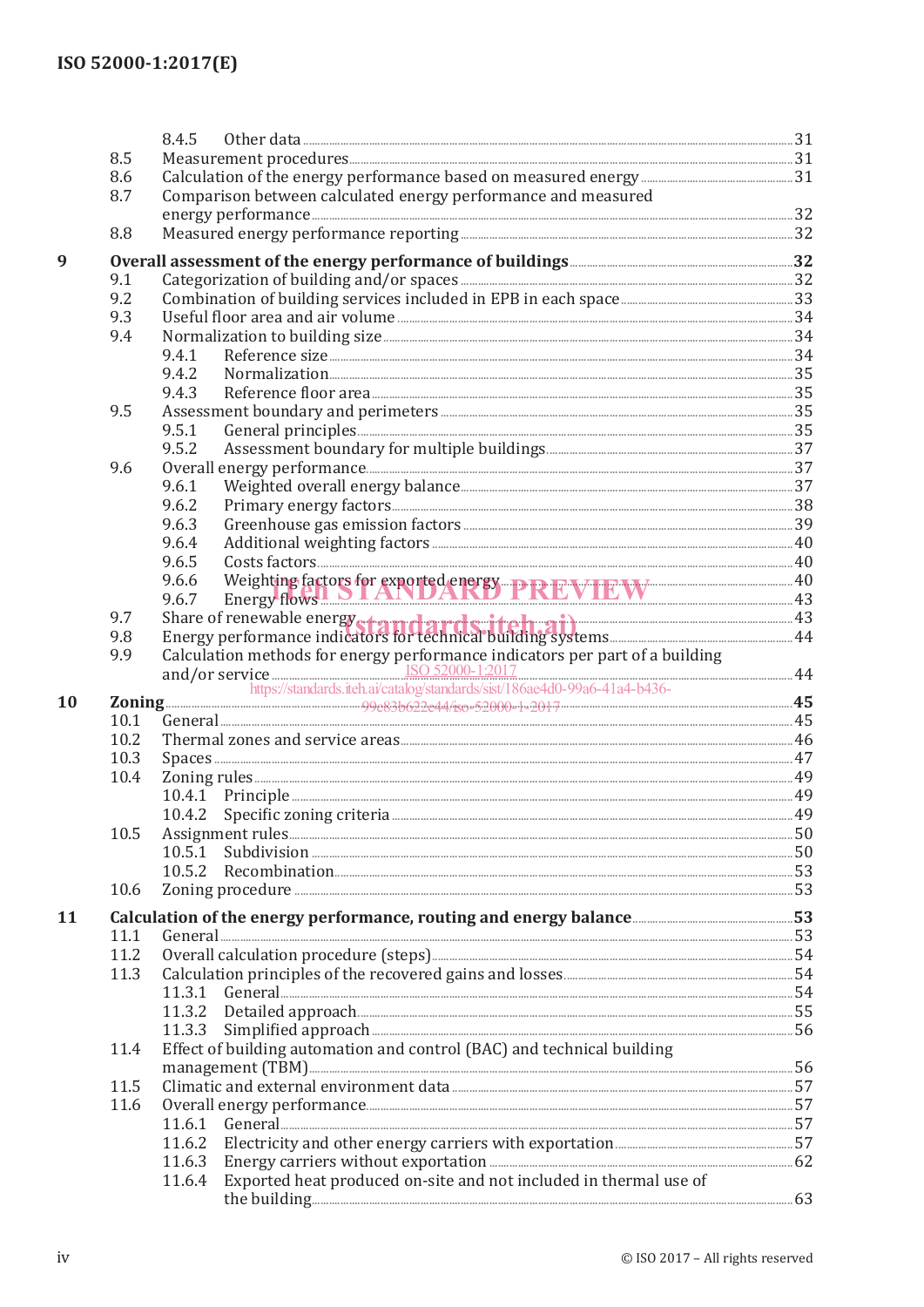| <b>12</b> | Common overarching output 64<br>12.1 General 64 |                                                                                                                                                                                                                                     |      |  |  |  |  |
|-----------|-------------------------------------------------|-------------------------------------------------------------------------------------------------------------------------------------------------------------------------------------------------------------------------------------|------|--|--|--|--|
|           |                                                 |                                                                                                                                                                                                                                     |      |  |  |  |  |
|           |                                                 | 12.2 Tabulated overview of the amounts of energy per energy carrier and energy service  65                                                                                                                                          |      |  |  |  |  |
|           |                                                 |                                                                                                                                                                                                                                     |      |  |  |  |  |
|           |                                                 |                                                                                                                                                                                                                                     |      |  |  |  |  |
|           |                                                 | Annex C (normative) Common subscripts <b>Executive</b> Service of the Service Service Service Service Service Service Service Service Service Service Service Service Service Service Service Service Service Service Service Servi | .101 |  |  |  |  |
|           |                                                 | Annex D (informative) Calculation of measured energy performance <b>Energiese State 110</b>                                                                                                                                         |      |  |  |  |  |
|           |                                                 | Annex E (normative) Calculation methods for energy performance indicators per part of a                                                                                                                                             |      |  |  |  |  |
|           |                                                 |                                                                                                                                                                                                                                     | 112  |  |  |  |  |
|           |                                                 |                                                                                                                                                                                                                                     | .119 |  |  |  |  |
|           |                                                 |                                                                                                                                                                                                                                     | 122  |  |  |  |  |
|           |                                                 | Annex H (informative) Proposal of indicators for the assessment of nearly Zero-Energy                                                                                                                                               |      |  |  |  |  |
|           |                                                 |                                                                                                                                                                                                                                     | 123  |  |  |  |  |
|           |                                                 |                                                                                                                                                                                                                                     | 126  |  |  |  |  |

# iTeh STANDARD PREVIEW (standards.iteh.ai)

ISO 52000-1:2017 https://standards.iteh.ai/catalog/standards/sist/186ae4d0-99a6-41a4-b436- 99e83b622e44/iso-52000-1-2017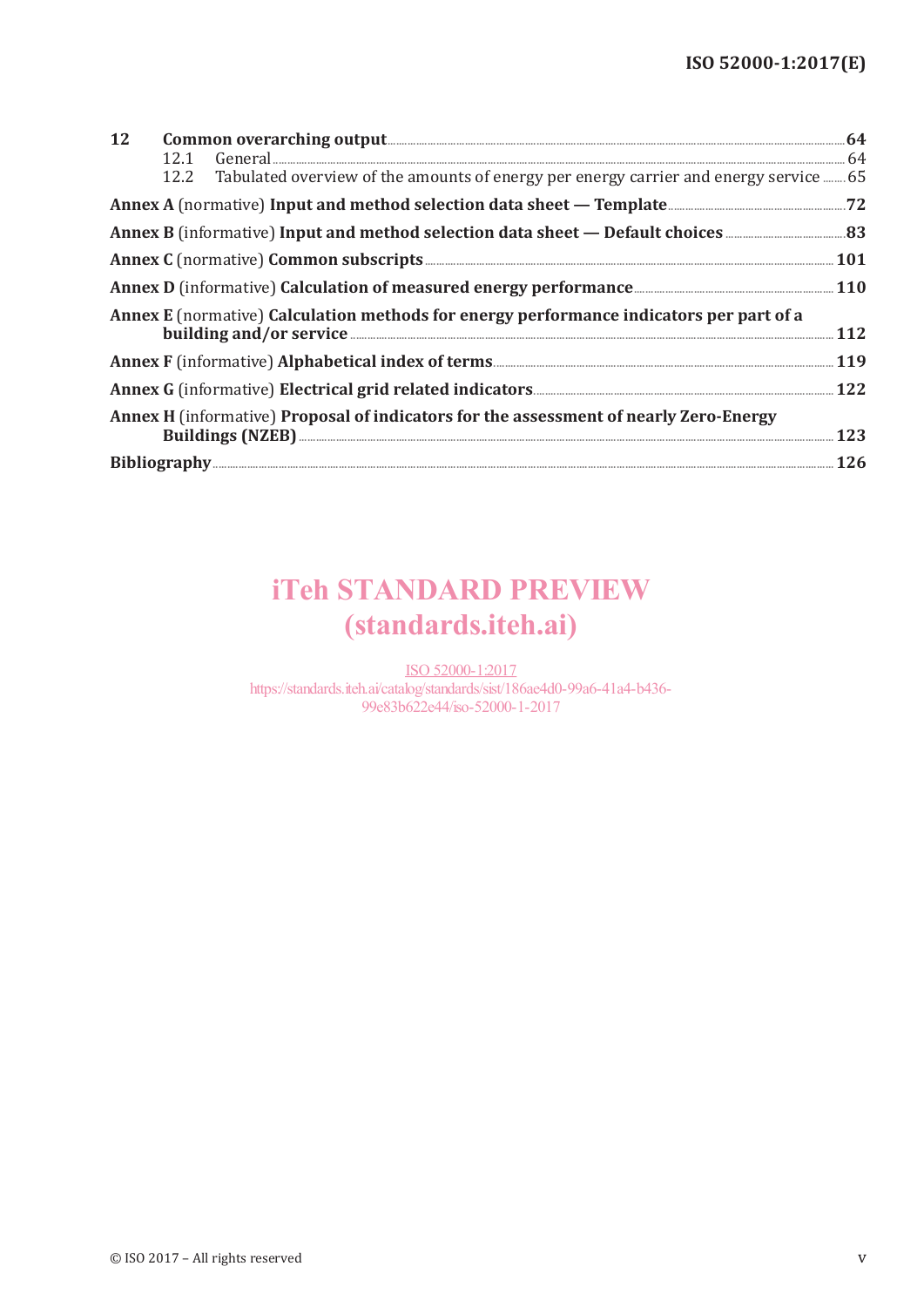## **Foreword**

ISO (the International Organization for Standardization) is a worldwide federation of national standards bodies (ISO member bodies). The work of preparing International Standards is normally carried out through ISO technical committees. Each member body interested in a subject for which a technical committee has been established has the right to be represented on that committee. International organizations, governmental and non-governmental, in liaison with ISO, also take part in the work. ISO collaborates closely with the International Electrotechnical Commission (IEC) on all matters of electrotechnical standardization.

The procedures used to develop this document and those intended for its further maintenance are described in the ISO/IEC Directives, Part 1. In particular the different approval criteria needed for the different types of ISO documents should be noted. This document was drafted in accordance with the editorial rules of the ISO/IEC Directives, Part 2 (see www.iso.org/directives).

Attention is drawn to the possibility that some of the elements of this document may be the subject of patent rights. ISO shall not be held responsible for identifying any or all such patent rights. Details of any patent rights identified during the development of the document will be in the Introduction and/or on the ISO list of patent declarations received (see www.iso.org/patents).

Any trade name used in this document is information given for the convenience of users and does not constitute an endorsement.

For an explanation on the voluntary nature of standards, the meaning of ISO specific terms and expressions related to conformity assessment, as well as information about ISO's adherence to the<br>World Trade Organization (WTO) principles in the Technical Barriers to Trade (TBT) see the following World Trade Organization (WTO) principles in the Technical Barriers to Trade (TBT) see the following URL: <u>www.iso.org/iso/foreword.html</u>. (standards.iteh.ai)

ISO 52000-1 was prepared by the European Committee for Standardization (CEN) Technical Committee CEN/TC 371, *Energy Performance of Buildings project group*, in collaboration with ISO Technical Committees TC 163, *Thermal performance and energy use in the built environment*, and TC 205, *Building Environment Design*, in accordance with the Agreement on technical cooperation between ISO and CEN Environment Design, in accordance with the Agreement on technical cooperation between ISO and CEN (Vienna Agreement).

A list of all parts in the ISO 52000 series can be found on the ISO website.

This document cancels and replaces ISO/TR 16344:2012[3] and ISO 16346:2013[2].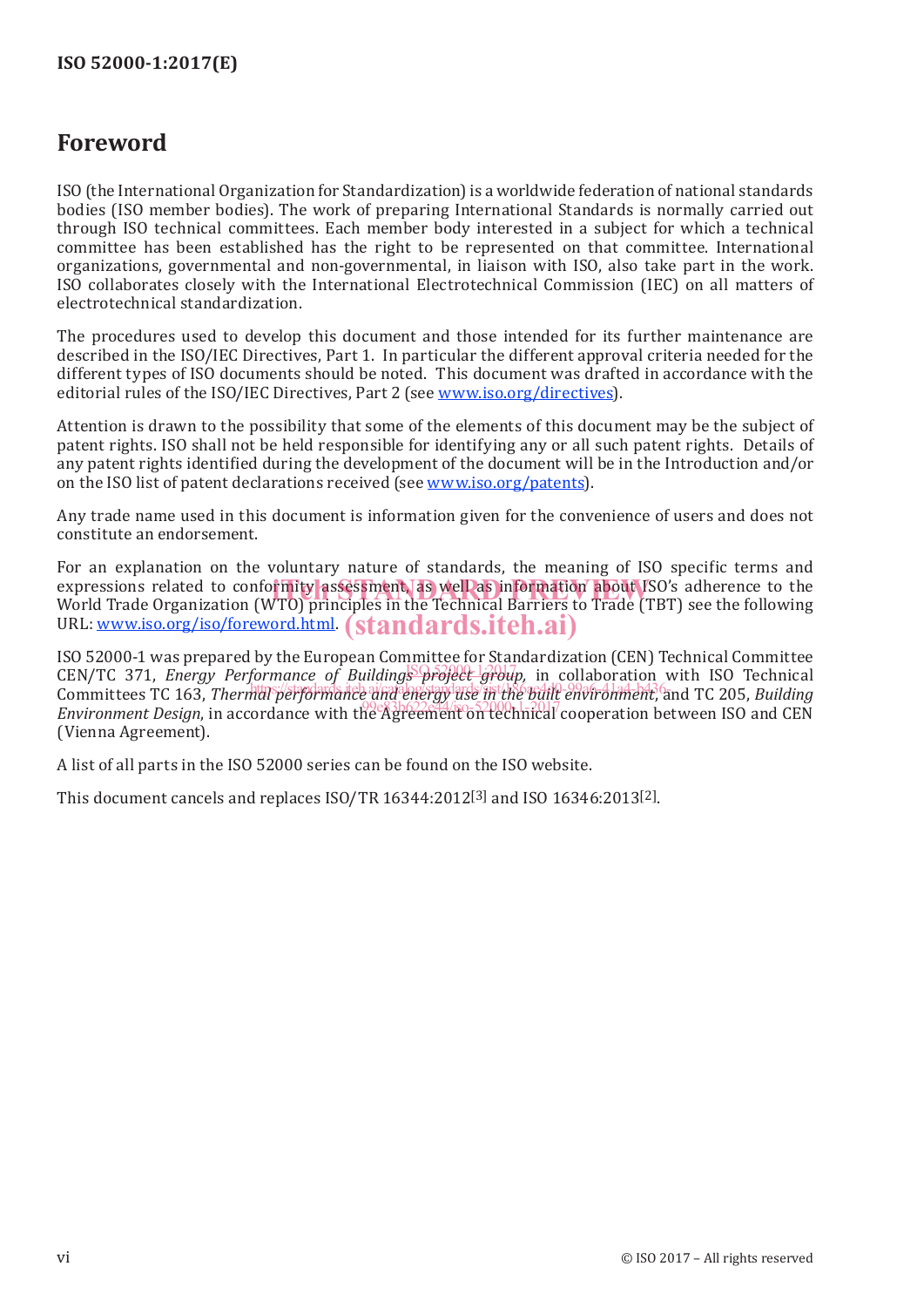## **Introduction**

This document is part of a series aimed at the international harmonization of the methodology for assessing the energy performance of buildings. Throughout, this series is referred to as a "set of EPB standards".

All EPB standards follow specific rules to ensure overall consistency, unambiguity and transparency.

All EPB standards provide a certain flexibility with regard to the methods, the required input data and references to other EPB standards, by the introduction of a normative template in Annex A and Annex B with informative default choices.

For the correct use of this document, a normative template is given in Annex A to specify these choices. Informative default choices are provided in Annex B.

The main target groups for this document are architects, engineers and regulators.

Use by or for regulators: In case the document is used in the context of national or regional legal requirements, mandatory choices may be given at national or regional level for such specific applications. These choices (either the informative default choices from  $\frac{\text{Annex }B}{\text{On}}$  or choices adapted to national/regional needs, but in any case following the template of  $\Delta$ nnex  $\Delta$ ) can be made available as national annex or as separate (e.g. legal) document (national data sheet).

NOTE 1 So in this case:

— the regulators will specify the choices, NDARD PREVIEW

— the individual user will apply the document to assess the energy performance of a building, and thereby use<br>the choices made by the regulators the choices made by the regulators.

Topics addressed in this document can be subject to public regulation. Public regulation on the same topics can override the default values in Annex B spublic regulation on the same topics can even, for certain applications, override the use of this document. Legal requirements and choices are in general not published in standards but in legal documents. In order to avoid double publications and difficult updating of double documents, a national annex may refer to the legal texts where national choices have been made by public authorities. Different national annexes or national data sheets are possible, for different applications.

It is expected, if the default values, choices and references to other EPB standards in Annex B are not followed due to national regulations, policy or traditions, that:

- national or regional authorities prepare data sheets containing the choices and national or regional values, according to the model in  $\frac{\text{Annex A}}{\text{Annex A}}$ . In this case a national annex (e.g. NA) is recommended, containing a reference to these data sheets;
- or, by default, the national standards body will consider the possibility to add or include a national annex in agreement with the template of  $\Delta$ nnex  $\Delta$ , in accordance to the legal documents that give national or regional values and choices.

Further target groups are parties wanting to motivate their assumptions by classifying the building energy performance for a dedicated building stock.

More information is provided in the Technical Report accompanying this document ISO/TR 52000-2[6].

The framework for overall EPB includes:

- a) common terms, definitions and symbols;
- b) building and assessment boundaries;
- c) building partitioning into space categories;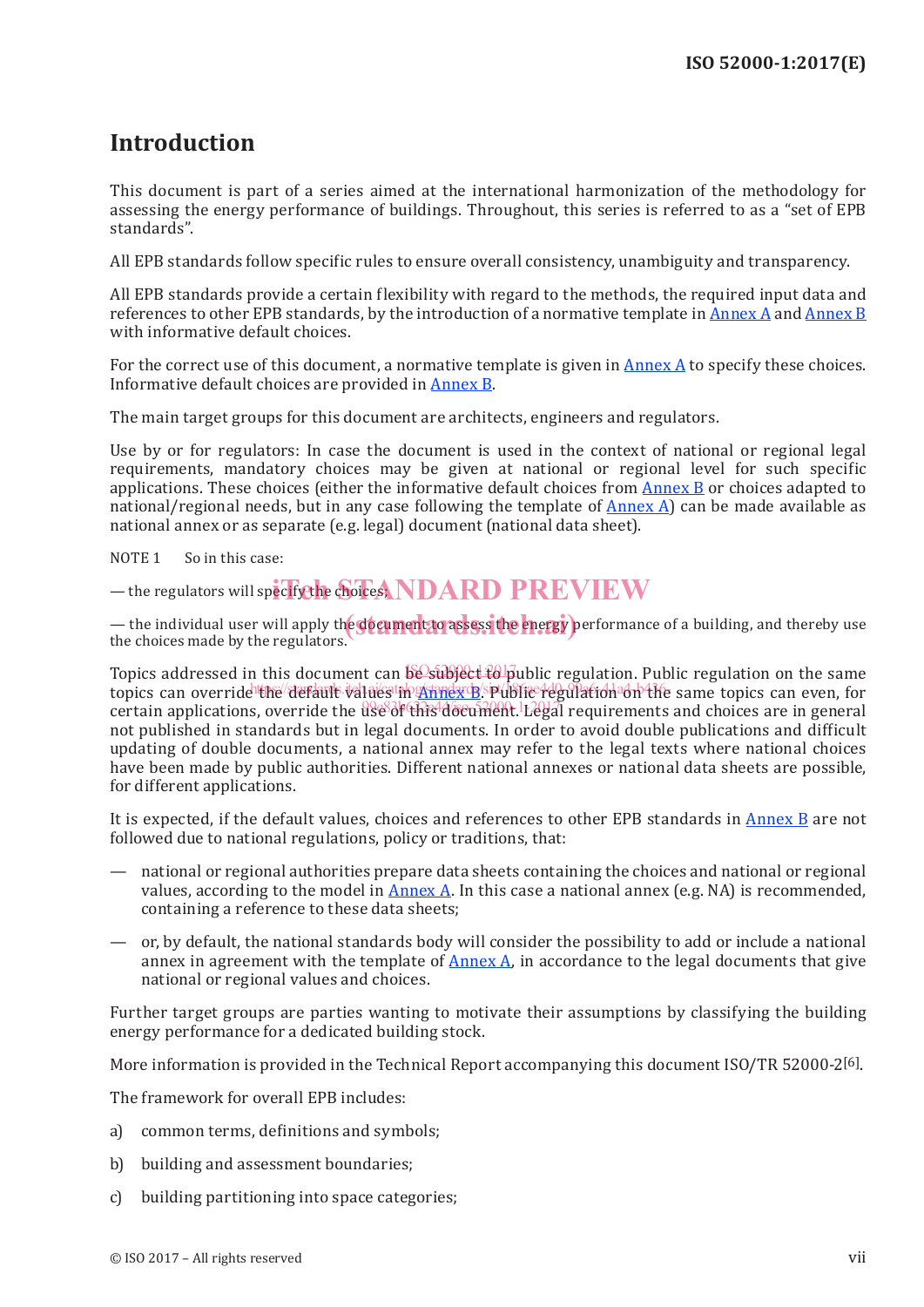- d) methodology for calculating the EPB (formulae on energy used, delivered, produced and/or exported at the building site and nearby);
- e) a set of overall formulae and input-output relations, linking the various elements relevant for the assessment of the overall EPB;
- f) general requirements for EPB dealing with partial calculations;
- g) rules for the combination of different spaces into zones;
- h) performance indicators;
- i) methodology for measured energy performance assessment.

Table 1 shows the relative position of this document within the set of EPB standards in the context of the modular structure as set out in ISO 52000-1.

NOTE 2 In ISO/TR 52000-2<sup>[6]</sup> the same table can be found, with, for each module, the numbers of the relevant EPB standards and accompanying technical reports that are published or in preparation.

NOTE 3 The modules represent EPB standards, although one EPB standard could cover more than one module and one module could be covered by more than one EPB standard, for instance, a simplified and a detailed method respectively. See also Tables A.1 and B.1.

# iTeh STANDARD PREVIEW (standards.iteh.ai)

ISO 52000-1:2017 https://standards.iteh.ai/catalog/standards/sist/186ae4d0-99a6-41a4-b436- 99e83b622e44/iso-52000-1-2017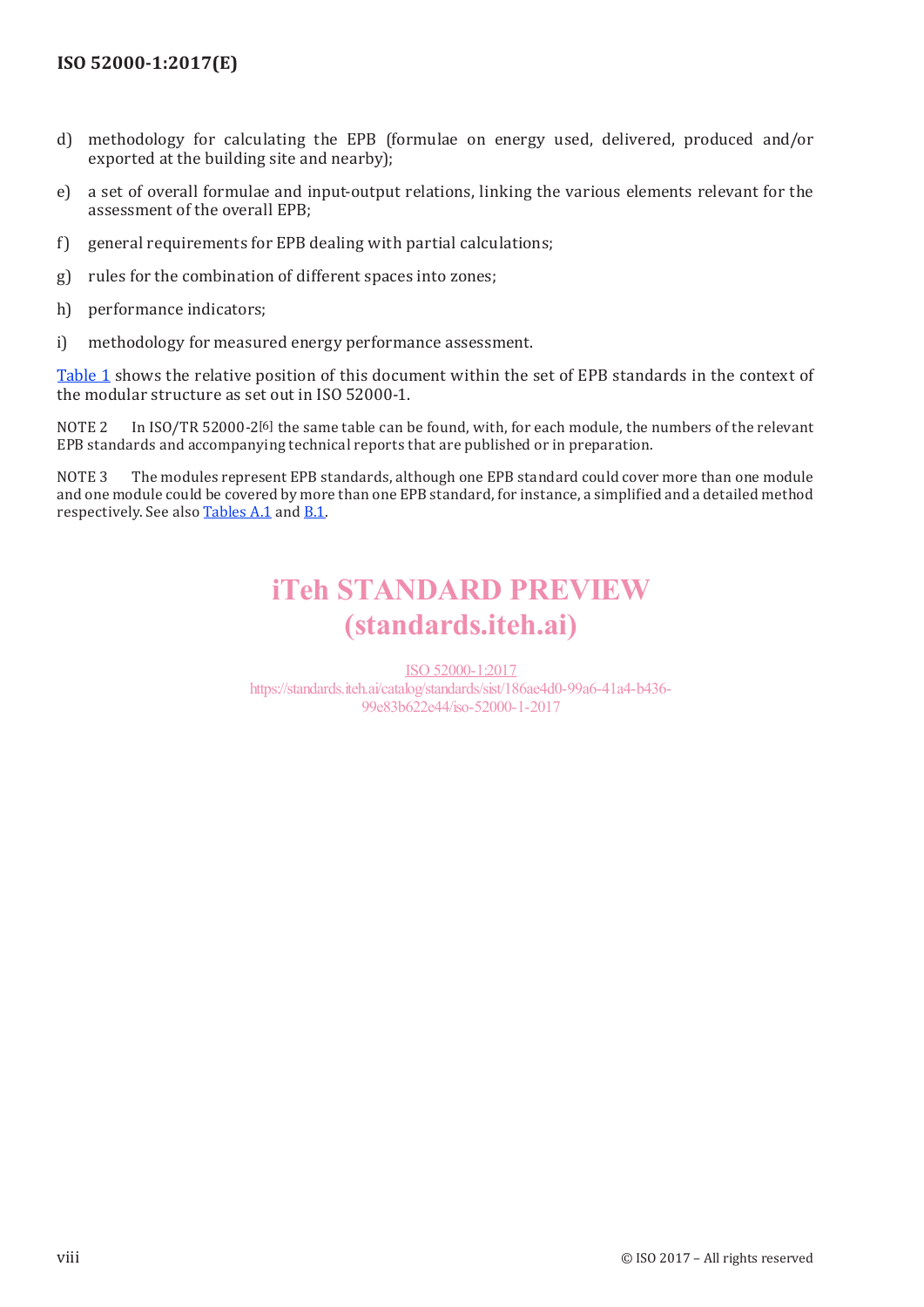#### **Table 1 — Position of this document (in casu M1–1 - M1–3, M1–5, M1–7 – M1–10), within the modular structure of the set of EPB standards**

|                                             | Overarching                                                                |             | <b>Building</b><br>(as such)                                                                                            |                | <b>Technical Building Systems</b>                                             |                    |     |                       |                          |                            |                                     |                |                                               |              |  |
|---------------------------------------------|----------------------------------------------------------------------------|-------------|-------------------------------------------------------------------------------------------------------------------------|----------------|-------------------------------------------------------------------------------|--------------------|-----|-----------------------|--------------------------|----------------------------|-------------------------------------|----------------|-----------------------------------------------|--------------|--|
| Sub<br>module                               | Descriptions                                                               |             | Descriptions                                                                                                            |                | Descriptions                                                                  | Heat- Cool-<br>ing | ing | Ven-<br>tila-<br>tion | Hu-<br>midifi-<br>cation | Dehu-<br>midifi-<br>cation | Do-<br>$\rm mestic$<br>hot<br>water | Light<br>ing   | Build<br>ing auto<br>mation<br>and<br>control | PV,<br>wind, |  |
| sub1                                        |                                                                            | M1          |                                                                                                                         | M <sub>2</sub> |                                                                               | M <sub>3</sub>     | M4  | M <sub>5</sub>        | M <sub>6</sub>           | M7                         | M8                                  | M <sub>9</sub> | M10                                           | M11          |  |
| $\vert$ 1                                   | General                                                                    | ISO 52000-1 | General                                                                                                                 |                | General                                                                       |                    |     |                       |                          |                            |                                     |                |                                               |              |  |
| $\overline{2}$                              | Common<br>terms and<br>definitions;<br>symbols,<br>units and<br>subscripts | ISO 52000-1 | Building en-<br>ergy needs                                                                                              |                | Needs                                                                         |                    |     |                       |                          |                            |                                     |                | $\rm{a}$                                      |              |  |
| $\overline{3}$                              | Applications                                                               | ISO 52000-1 | (Free) Indoor<br>conditions<br>without<br>systems                                                                       |                | Maximum<br>load and<br>power                                                  |                    |     |                       | PREVIEW                  |                            |                                     |                |                                               |              |  |
| 4                                           | Ways to ex-<br>press energy<br>performance                                 |             | Ways to ex-<br>press energy<br>performance<br>https://standards.iteh.ai/datalog/standards/sist/186he4d0-99a6-41a4-b436- | stand<br>IS    | ards.iteh.ai<br>Ways to ex-<br>press energy<br>$\left( \frac{\pi}{2} \right)$ |                    |     |                       |                          |                            |                                     |                |                                               |              |  |
| 5                                           | Building<br>categories<br>and building<br>boundaries                       | ISO 52000-1 | Heat transfer<br>by transmis-<br>sion                                                                                   |                | 99e83b622e44/iso-52000-14201<br>Emission and<br>control                       |                    |     |                       |                          |                            |                                     |                |                                               |              |  |
| 6                                           | <b>Building</b><br>occupancy<br>and operating<br>conditions                |             | Heat transfer<br>by infiltra-<br>tion and<br>ventilation                                                                |                | Distribution<br>and control                                                   |                    |     |                       |                          |                            |                                     |                |                                               |              |  |
| 7                                           | Aggregation<br>of energy<br>services<br>and energy<br>carriers             | ISO 52000-1 | Internal heat<br>gains                                                                                                  |                | Storage and<br>control                                                        |                    |     |                       |                          |                            |                                     |                |                                               |              |  |
| 8                                           | Building<br>zoning                                                         | ISO 52000-1 | Solar heat<br>gains                                                                                                     |                | Generation<br>and control                                                     |                    |     |                       |                          |                            |                                     |                |                                               |              |  |
| NOTE The shaded modules are not applicable. |                                                                            |             |                                                                                                                         |                |                                                                               |                    |     |                       |                          |                            |                                     |                |                                               |              |  |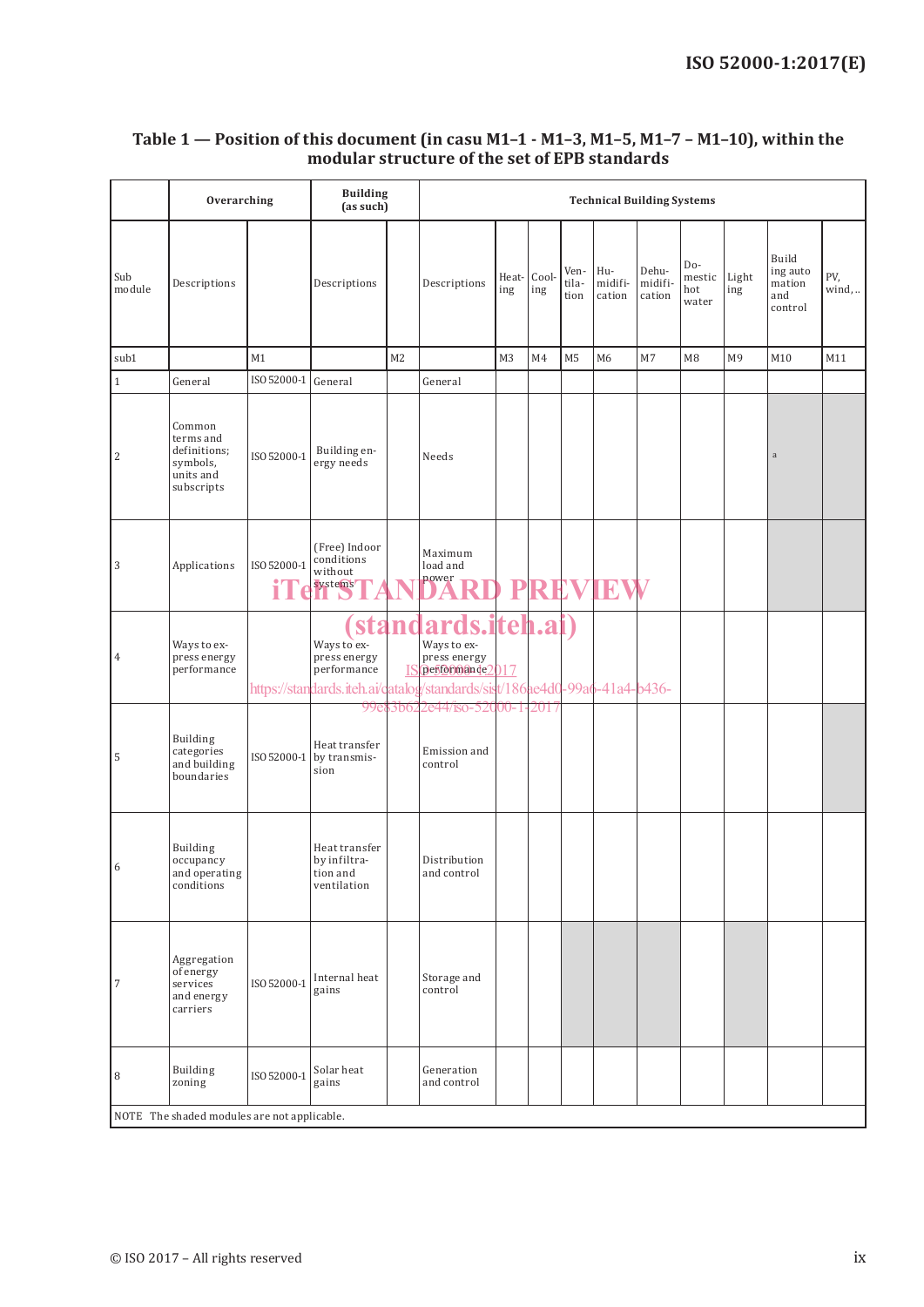**Overarching Building**<br>(as such) **(as such) Technical Building Systems** Sub<br>module Descriptions Descriptions Descriptions  $\left| \begin{array}{c} \text{Descriptions} \\ \text{Descriptions} \end{array} \right|$ ing Cooling Ven-tilation Hu-midification Dehumidification Domestic hot water Light ing Build ing auto  $\frac{1}{1}$  mation and control PV, wind, . sub1 M1 M2 M3 M4 M5 M6 M7 M8 M9 M10 M11 9 Calculated energy performance ISO 52000-1 Building dynamics (thermal mass) Load dis-patching and operating conditions 10 Measured energy performance ISO 52000-1 Measured energy performance Measured energy performance 11 Inspection Inspection Inspection Inspection 12 Ways to express indoor comfort **BMS**<br>tanda 13 External environment conditions 14 **Economic**<br>calculation NOTE The shaded modules are not applicable. iTeh STANDARD PREVIEW (standards.iteh.ai) ISO 52000-1:201 htps://standards.iteh.ai/catalog/standards/sist/186ae4d0-99a6-41a4-b436<br>- 99e83b622e44/iso-52000-1-2017 99e83b622e44/iso-52000-1-2017

**Table 1** *(continued)*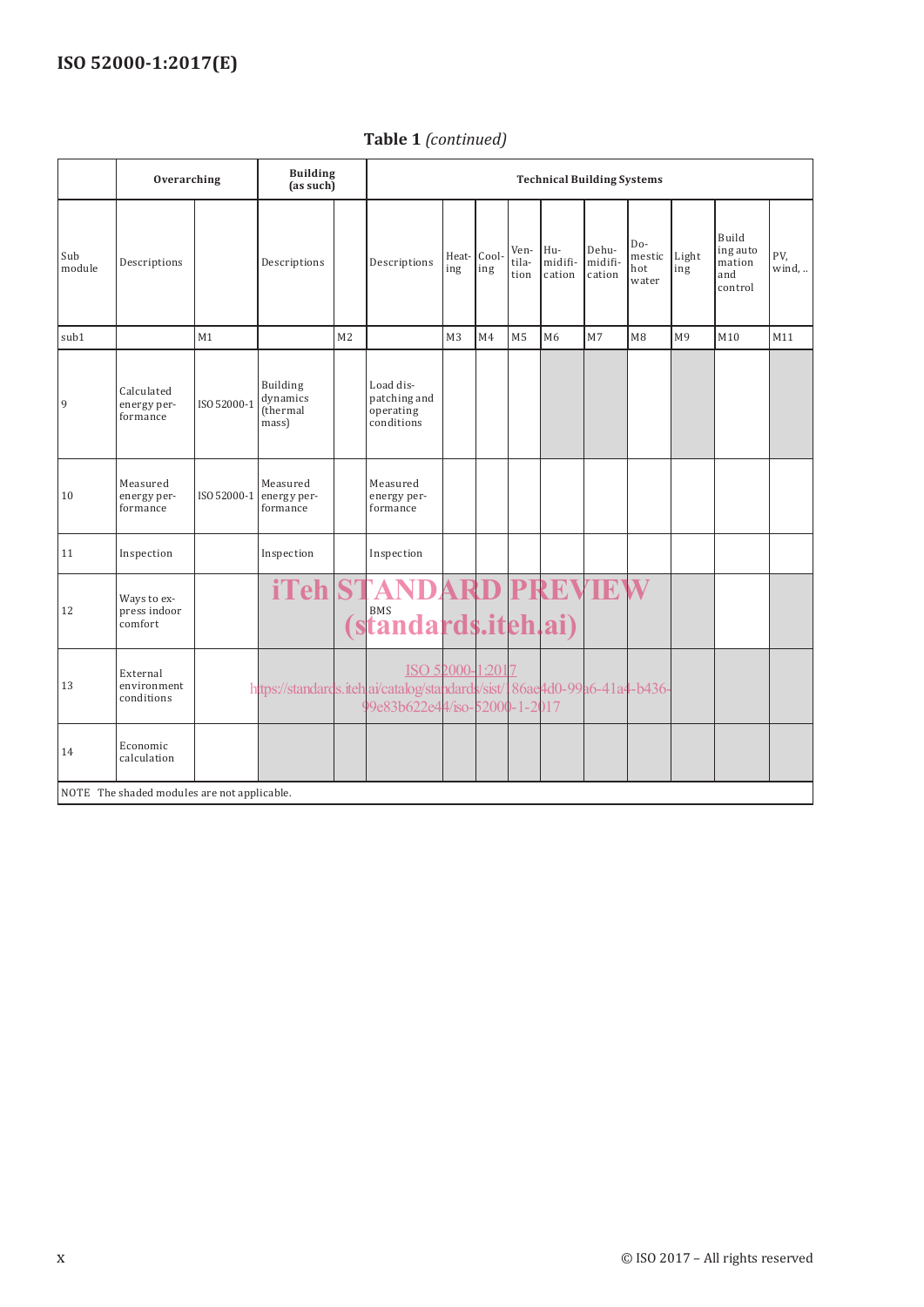# **Energy performance of buildings — Overarching EPB assessment —**

# Part 1: **General framework and procedures**

## **1 Scope**

This document establishes a systematic, comprehensive and modular structure for assessing the energy performance of new and existing buildings (EPB) in a holistic way.

It is applicable to the assessment of overall energy use of a building, by measurement or calculation, and the calculation of energy performance in terms of primary energy or other energy-related metrics. It takes into account the specific possibilities and limitations for the different applications, such as building design, new buildings 'as built', and existing buildings in the use phase as well as renovation.

NOTE Table 1 in the Introduction shows the relative position of this document within the set of EPB standards in the context of the modular structure as set out in this document.

# iTeh STANDARD PREVIEW

# **2 Normative references** (standards.iteh.ai)

The following documents are referred to in the text in such a way that some or all of their content constitutes requirements of this documents  $\frac{1}{200}$  dated references, only the edition cited applies. For undated references, the latest edition of the referenced document (including any amendments) applies.

ISO 7345:1987, *Thermal insulation — Physical quantities and definitions* 99e83b622e44/iso-52000-1-2017

NOTE Default references to EPB standards other than ISO 52000-1 are identified by the EPB module code number and given in  $\Delta$  (normative template in Table A.1) and  $\Delta$ nnex B (informative default choice in Table B.1).

EXAMPLE EPB module code number: M5–5, or M5–5.1 (if module M5–5 is subdivided), or M5–5/1 (if reference to a specific clause of the documents covering M5–5).

## **3 Terms and definitions**

For the purposes of this document, the terms and definitions given in ISO 7345:1987 and the following apply.

Clause 3 includes terms that are not used in this document, but that are needed for overall consistency in the EPB standards.

NOTE 1 An alphabetic list of all terms defined in this document is given in Annex F.

NOTE 2 See ISO/TR 52000-2[6] for explanation on the overarching terms and definitions and how possible conflicts with national or regional (e.g., legal) specifications is avoided.

ISO and IEC maintain terminological databases for use in standardization at the following addresses:

- IEC Electropedia: available at http://www.electropedia.org/
- ISO Online browsing platform: available at http://www.iso.org/obp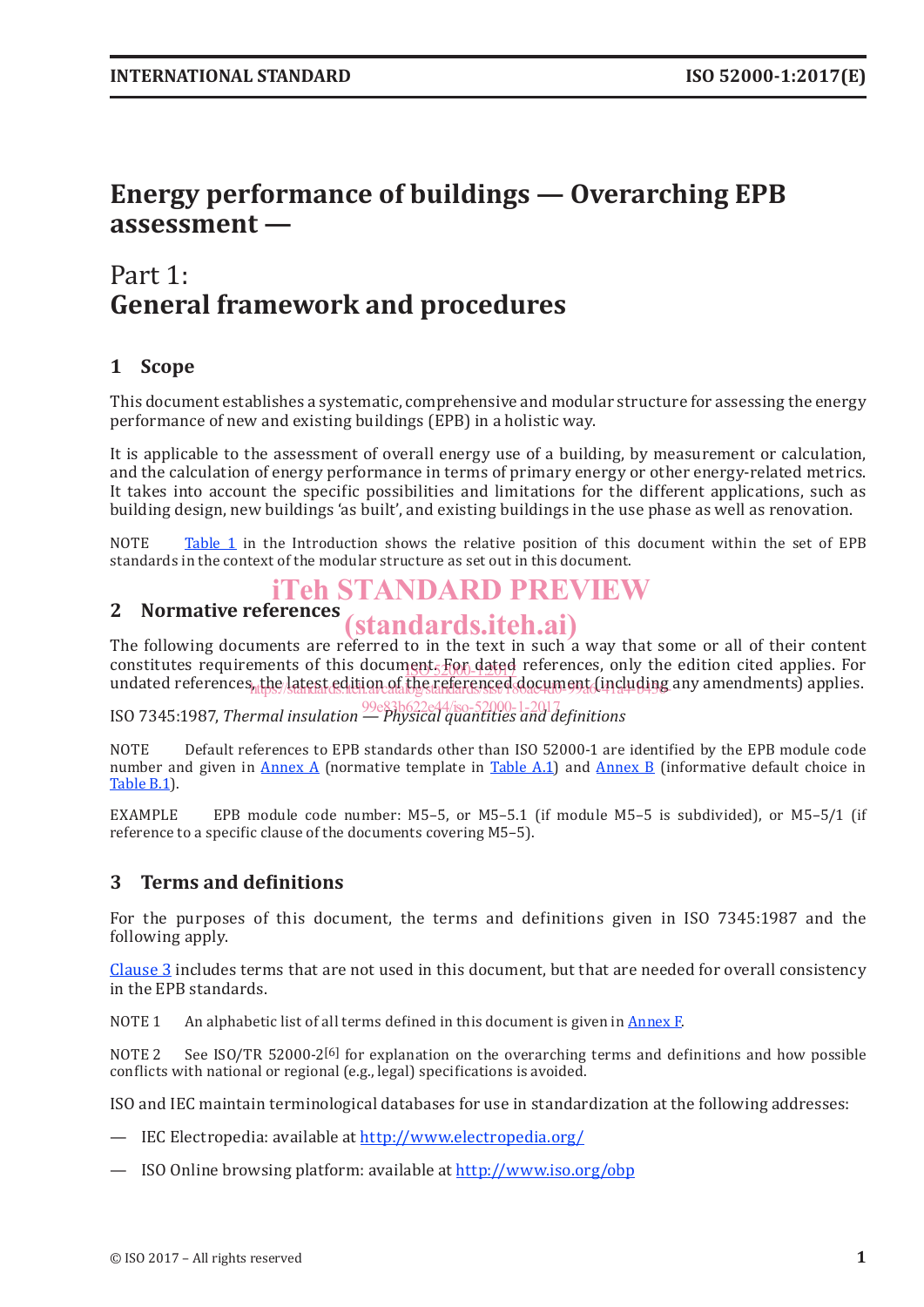### **3.1 Building**

#### **3.1.1**

#### **assessed object**

building, part of a building or portfolio of buildings that is the object of the energy performance assessment

Note 1 to entry: The assessed object comprises all spaces and technical systems which may contribute to or influence the energy performance assessment.

Note 2 to entry: The assessed object may include one or several building units, if these are not individually object of the energy performance assessment.

Note 3 to entry: A distinction may be made between e.g. a designed building, new building after construction, existing building in the use phase and existing building after major renovation.

### **3.1.2**

#### **building**

construction as a whole, including the fabric and all technical building systems, where energy may be used to condition the indoor environment, to provide domestic hot water and illumination and other services related to the use of the building

Note 1 to entry: The term refers to the physical building as a whole, or to all parts thereof, that at least include the spaces and technical building systems that are relevant for the energy performance assessment.

Note 2 to entry: Parts of a building can be physically detached, but are on the same building site. For example: a roce 2 to entry. Farts or a building can be physically detached, but are on the same building site. For example, a<br>canteen or a guard house or one or more classrooms of a school in a detached part of a building; or an esse space in a dwelling (e.g., bedroom).

# (standards.iteh.ai)

#### **3.1.3 building category unit category**

#### ISO 52000-1:2017

and category<br>classification of buildings and/or building units related to their main use of their special status, for the purpose of enabling differentiation of the energy performance assessment procedures and/or energy purpose of enabling differentiation of the energy performance requirements

EXAMPLE Buildings officially protected as part of a designated environment or because of their special architectural or historical merit, buildings used as places of worship and for religious activities, residential buildings, (a) single-family houses of different types;(b) apartment blocks;(c) offices;(d) educational buildings;(e) hospitals;(f) hotels and restaurants;(g) sports facilities;(h) wholesale and retail trade services buildings;(i) data centres; (j) other types of energy-consuming buildings.

Note 1 to entry: Building regulations often make a distinction between building categories.

Note 2 to entry: The building category, for instance, may determine if energy performance assessment is mandatory (e.g., not for religious or historic buildings) and which are the minimum energy performance requirements (e.g., for new buildings); in some countries measured energy performance of a building is prescribed for specific categories of buildings (e.g., apartment buildings, large public buildings), etc. Another type of categorization is the distinction between new and existing and renovated buildings.

Note 3 to entry: Many buildings or building units of a given (use) category contain spaces of different (use) categories; for instance an office building may contain a restaurant; see 3.1.14 definition of space category.

Note 4 to entry: The allocation of a building category may also have a strong impact on other parts of the building regulations, for instance on safety (e.g., emergency exits, strength of floor) or indoor environmental quality (e.g., minimum ventilation rates).

## **3.1.4**

#### **building element**

integral component of the technical building systems or of the fabric of a building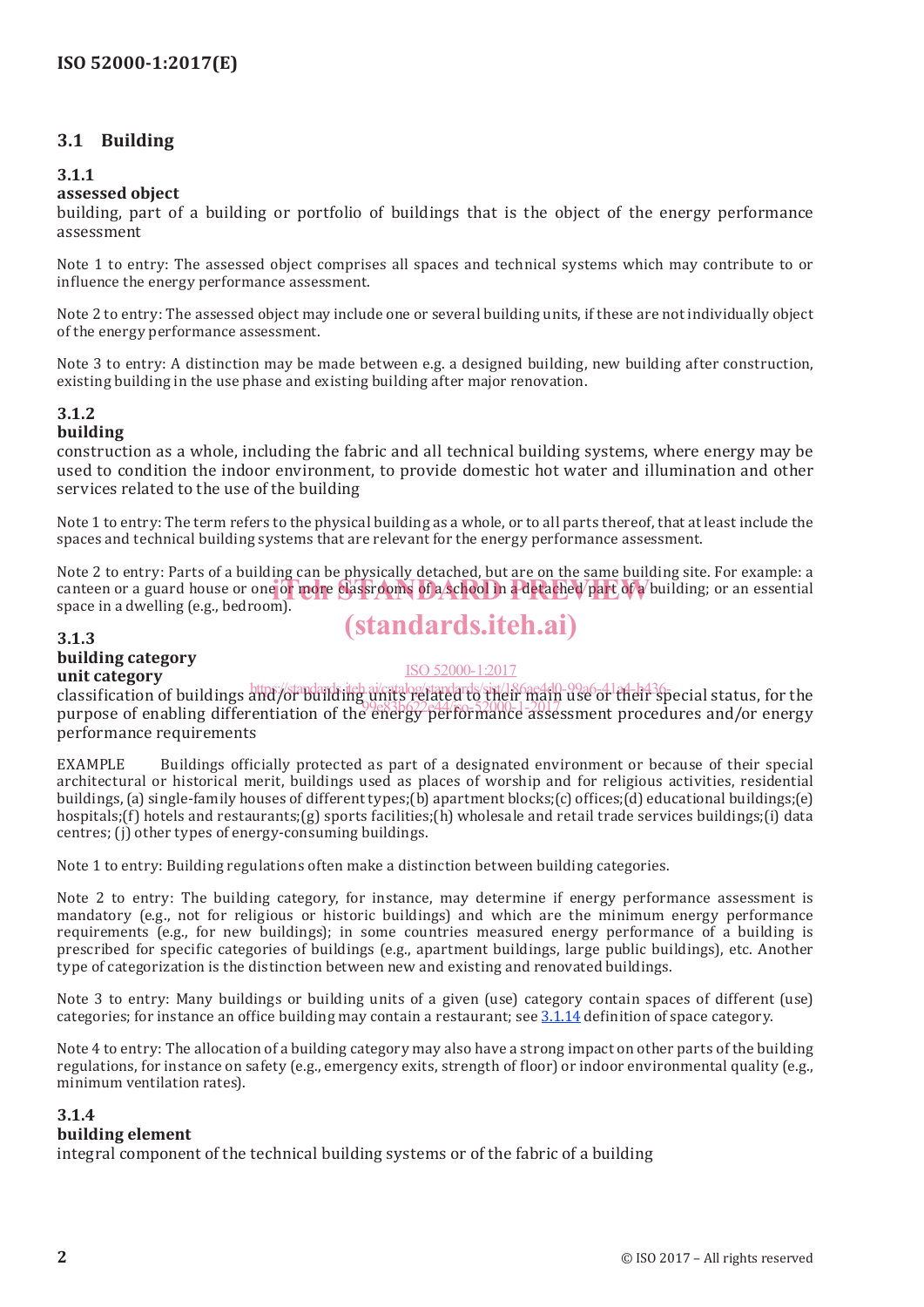## **3.1.5**

#### **building fabric**

all physical elements of a building, excluding technical building systems

EXAMPLE Roofs, walls, floors, doors, gates and internal partitions.

Note 1 to entry: It includes elements both inside and outside of the thermal envelope, including the thermal envelope itself.

Note 2 to entry: The fabric determines the thermal transmission, the thermal envelope airtightness and (nearly all of) the thermal mass of the building (apart from the thermal mass of furniture and technical building systems). The fabric also makes the building wind and water tight. The building fabric is sometimes described as the building as such, i.e., the building without any technical building system.

#### **3.1.6**

#### **building portfolio**

set of buildings and common technical building systems whose energy performance is determined taking into account their mutual interactions

Note 1 to entry: An example of common technical systems is an energy generation system (PV panels, wind turbine, cogeneration unit, boiler, etc.) serving the building portfolio.

## **3.1.7 building thermal zone**

### **thermal zone**

**building unit**

internal environment with assumed sufficiently uniform thermal conditions to enable a thermal balance calculation according to the procedures in the standard under EPB module M2-2

Note 1 to entry: The EPB standard under module M2–2 is ISO 52016-).

#### **3.1.8**

#### ISO 52000-1:2017

section, floor or apatriment within a building dank is 186ae4dned or altered to be used separately from the rest of the building 99e83b622e44/iso-52000-1-2017

EXAMPLE A shop in a shopping mall, an apartment in an apartment building or a rentable office space in an office building.

Note 1 to entry: The building unit can be the assessed object.

#### **3.1.9**

#### **cooled space**

room or enclosure, which for the purposes of a calculation is assumed to be cooled to a given temperature set-point or set-points

## **3.1.10**

#### **elementary space**

#### **space**

room, part of a room or group of adjacent rooms that belong to one thermal zone and one service area of each service, used to administer the boundaries of the thermal zones and service areas and to administer the exchange of data between the service areas and thermal zones

#### **3.1.11**

#### **heated space**

room or enclosure which for the purposes of a calculation is assumed to be heated to a given temperature set-point or set-points

[SOURCE: ISO 13675:2013,<sup>[8]</sup> 3.1.17; modified]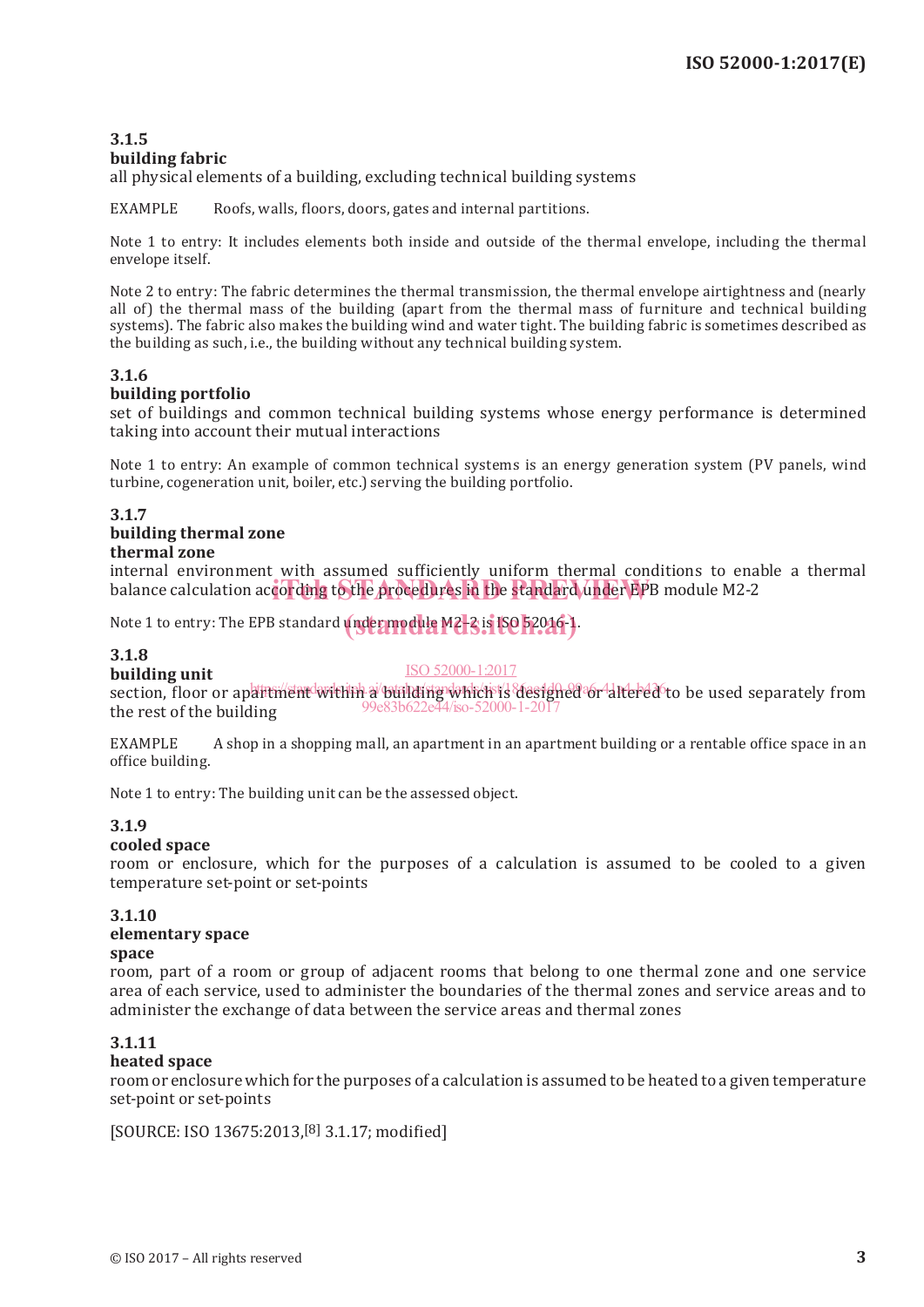#### **3.1.12**

#### **reference floor area**

floor area used as a reference size

Note 1 to entry: See definition of reference size.

#### **3.1.13**

#### **reference size**

relevant metric to normalize the overall or partial energy performance and energy performance requirements to the size of the building or part of a building and for the comparison against benchmarks

#### **3.1.14**

#### **space category**

classification of building spaces related to a specific set of use conditions

EXAMPLE Office space, restaurant space, entrance hall, toilet, living space, assembly hall, shop, residential bed room, indoor car park, heated indoor stair case, unheated indoor stair case, etc.

Note 1 to entry: The space category is relevant for the calculation of the energy performance assessment and for defining the reference size.

#### **3.1.15**

#### **thermal envelope area**

total area of all elements of a building that enclose thermally conditioned spaces through which thermal energy is transferred, directly or indirectly, to or from the external environment

Note 1 to entry: The thermal envelope area depends on whether internal, overall internal or external dimensions<br>are heing used are being used.

Note 2 to entry: The thermal envelope area does not include the area to adjacent buildings; see ISO 13789[9]. (standards.iteh.ai)

Note 3 to entry: The thermal envelope area may play a rôle in the ways to express the overall and partial energy performance and energy performance requirements and comparison against benchmarks.

99e83b622e44/iso-52000-1-2017

[SOURCE: ISO 13789:2017[9], 3.9 — modified with addition of notes 2 and 3]

#### **3.1.16**

#### **thermally conditioned space**

heated and/or cooled space

#### **3.1.17**

#### **thermally unconditioned space**

room or enclosure that is not part of a thermally conditioned space

#### **3.1.18**

#### **useful floor area**

<for EPB assessment>area of the floor of a building needed as parameter to quantify specific conditions of use that are expressed per unit of floor area and for the application of the simplifications and the zoning and (re-)allocation rules

#### **3.2 Indoor and outdoor conditions**

#### **3.2.1**

#### **condition of use**

requirement and/or restriction for the use of a building space category, related to the services for the energy performance assessment and/or the boundary conditions

EXAMPLE Heating set-point, cooling set-point, minimum amount of ventilation related to air quality, net domestic hot water needs (e.g., per m2 floor area or per person), lighting levels, internal heat gains, etc. ; including the distribution over time (operation). Where relevant, the numbers are based on the number of occupants per m2 per type of building space.